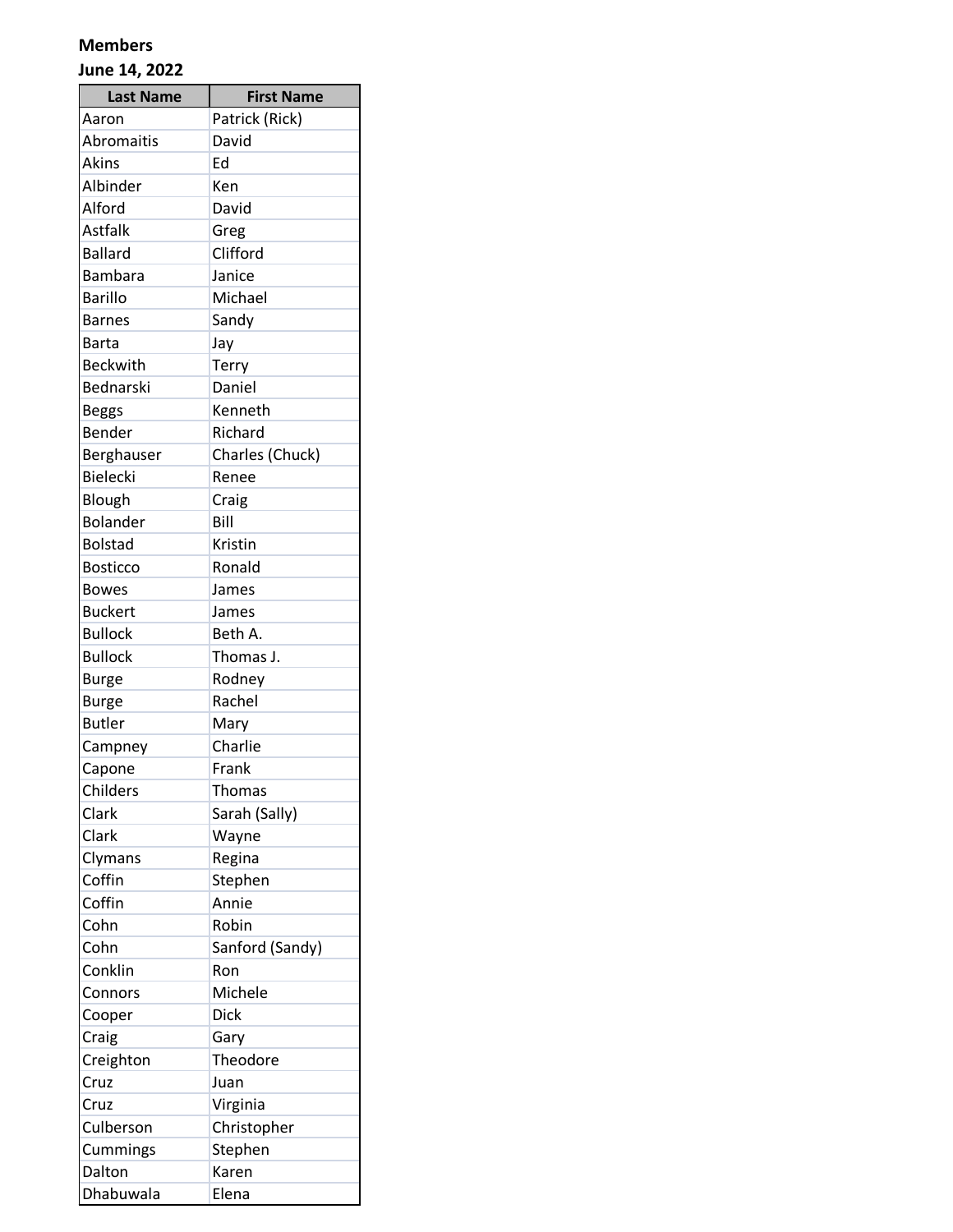| Dindio     | Ross            |
|------------|-----------------|
| DiPalma    | Joseph          |
| Dirnberger | Ken             |
| Dirnberger | Akiko B. (Barb) |
| Dortch     | William         |
| Driscoll   | Monica          |
| Driscoll   | Don             |
| Dube       | Maurice         |
| Durham     | Al              |
| Earley     | Joann           |
| Engel      | Jerry           |
| Fine       | Lynn            |
| Flanagan   | William         |
| Forman     | Pete            |
| Fortier    | Raymond         |
| Fox        | Leslie J.       |
| Frank      | Carl            |
| Frederick  | Leah            |
| Frederick  | Robert          |
| Fredette   | Norman          |
| Galligan   | Jack            |
| Garber     | Pauline         |
| Gargano    | Leonardo        |
| Gates      | Jeff            |
| Gates      | Mary Ann        |
| Gauger     | John            |
| George     | Janet           |
| Gerke      | William         |
| Geuss      | Pamela          |
| Geuss      | Richard (Dick)  |
| Gibbs      | Gordon          |
| Gibson     | Gail            |
| Gifford    | Steve           |
| Glasby     | Gregory         |
| Glassman   | Roland          |
| Goldston   | William (Bill)  |
| Goodman    | Jennifer        |
| Gowell     | Robert          |
| Graham     | George          |
| Grossman   | Ann             |
| Grumbles   | Robert          |
| Gruszecki  | Dennis          |
| Gulick     | Andrew          |
| Gunsalus   | Gilbert         |
| Haler      | Roy             |
| Hamann     | Kenneth         |
| Hamrick    | Kevin           |
| Hanson     | Ralph           |
| Hanson     | Deborah         |
| Hart       | <b>Thomas</b>   |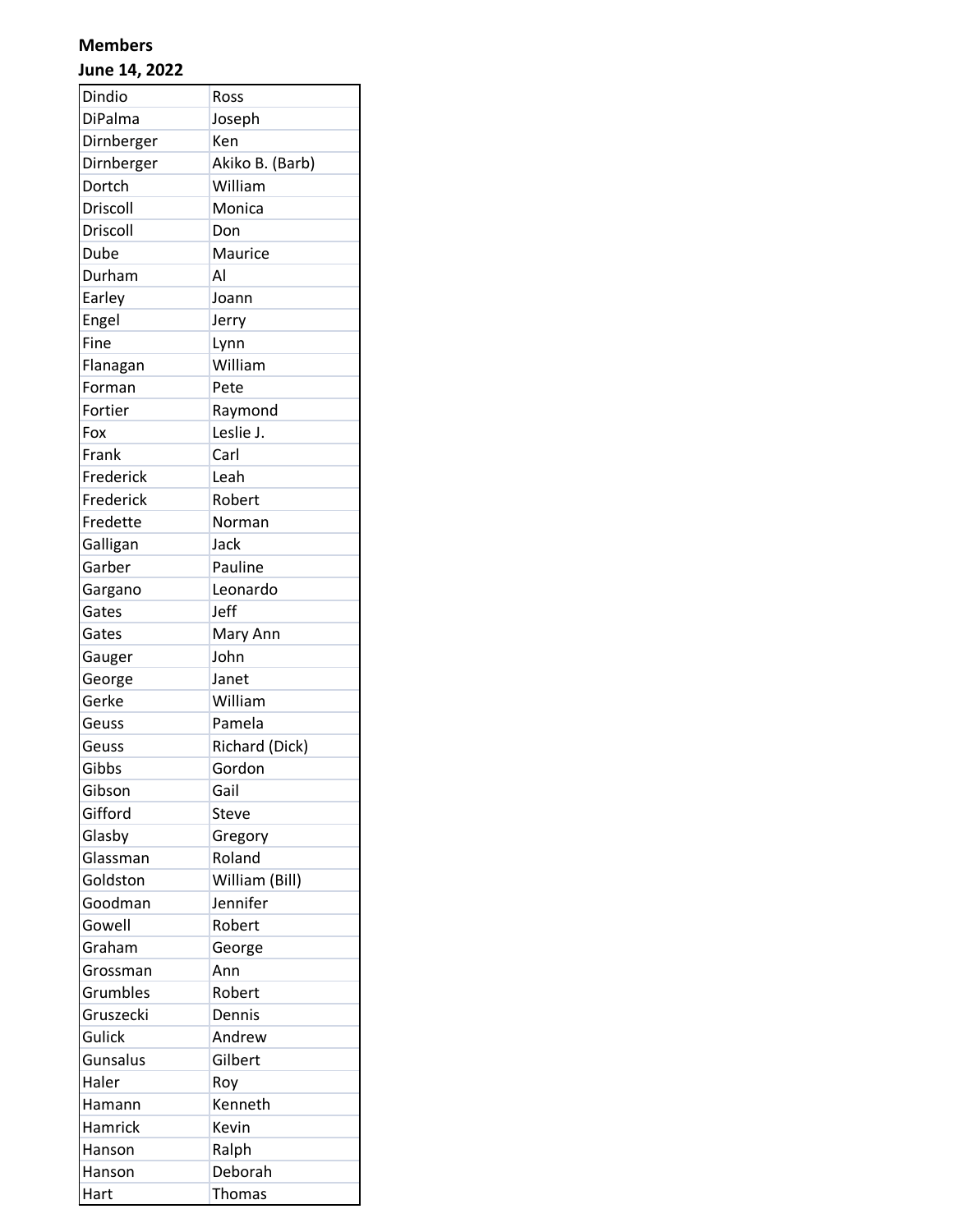| Hartman      | Anna (Mary Ann) |
|--------------|-----------------|
| Hartman      | Dawn            |
| Hartman      | Fred            |
| Hawes        | <b>Bob</b>      |
| Hedgecock    | David           |
| Honikel      | Lawrence        |
| Honikel      | Adele (Ronnie)  |
| Hoover       | Ronald          |
| Hupp         | Robert          |
| Indian       | Mike            |
| Iverson      | Thomas          |
| Iverson      | Mary            |
| Jacobs       | Lee             |
| Janes        | Stephanie       |
| Johnson      | Theresa (Dawn)  |
| Johnson      | Sam             |
| Jones        | Thomas          |
| Karch        | Dale            |
| Katz         | Gerry           |
| Kennedy      | Mike            |
| Kenyon       | Stanford        |
| Kerrigan     | Susan           |
| Kerrigan     | John            |
| Knieper      | Ed              |
| Knight       | Stephen         |
| Kosturko     | William         |
| Kritsberg    | Debbi           |
| Krull        | Wallace         |
| Landsberg    | Henry           |
| Lankert      | Chip            |
| LaPorta      | Dina M.         |
| Leonard      | <b>Barbara</b>  |
| Lewis        | Norman          |
| Liberti      | Ray             |
| ligori       | Peggy           |
| Ligori       | Joseph          |
| Logan        | John            |
| Lolmaugh     | David           |
| Lott         | Daryl           |
| Lott         | Kathy           |
| Luckscheider | David           |
| Macedo       | Diana           |
| Macedo       | Michael         |
| Mann         | William         |
| Martin       | Ray             |
| Martin       | Susan (Sunny)   |
| Mason        | Julie           |
| Mason        | Gary            |
| McIntire     | Steve           |
| McMahon      | Jennifer        |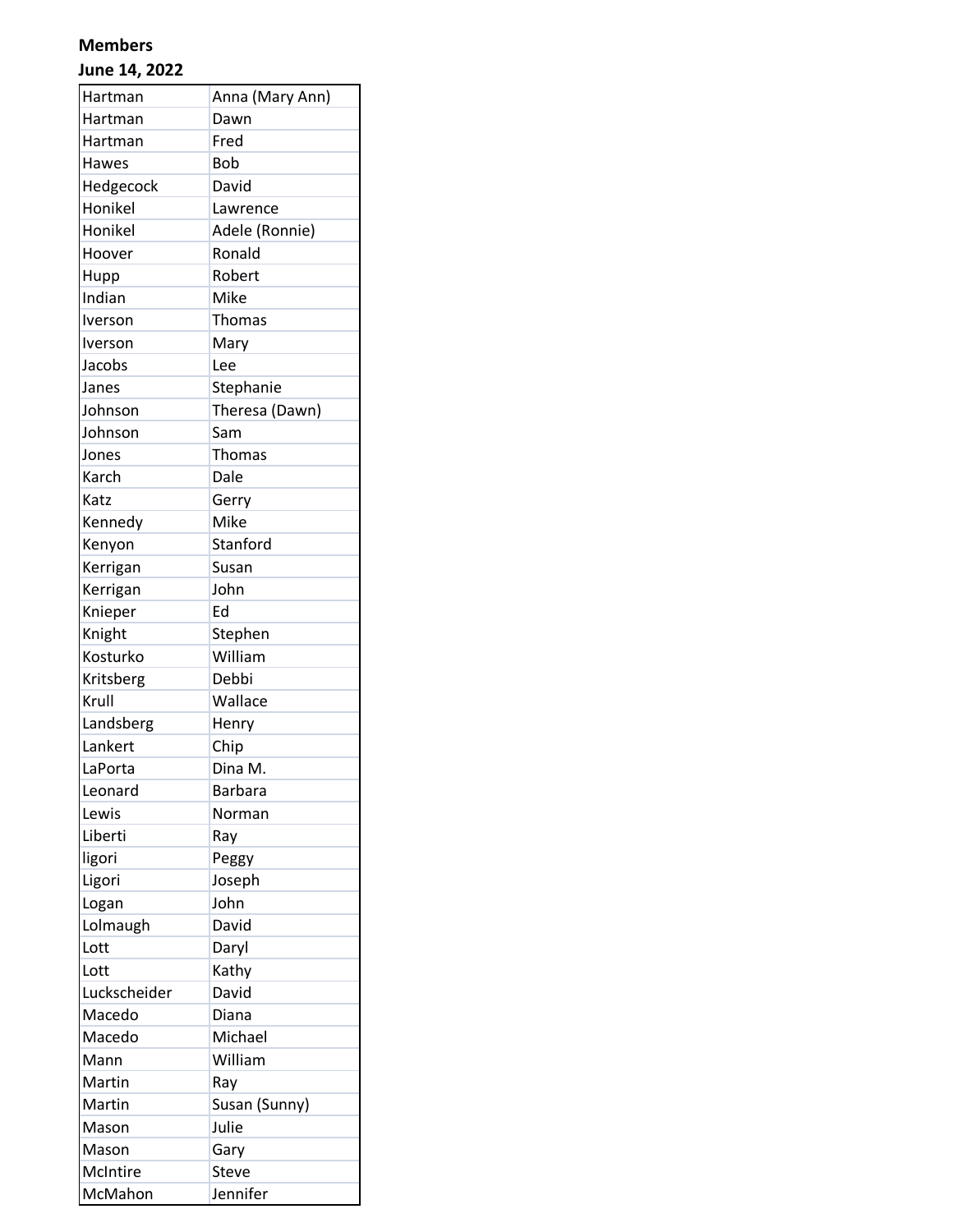| McNulty           | <b>Barry</b>   |
|-------------------|----------------|
| McQuade           | Maureen        |
| <b>McWilliams</b> | Eldon          |
| Michaud           | Roger          |
| Mickley           | George (Tom)   |
| Mickley           | Shirley        |
| Miller            | <b>Barbara</b> |
| Moore             | Richard        |
| Moore             | Mark           |
| Morello           | Tom            |
| Moretti           | Steven         |
| Mortensen         | Rebecca        |
| Mortensen         | <b>Bruce</b>   |
| Moylan            | Susan          |
| Moylan            | Raymond        |
| Murray            | Jim            |
| Murrell           | Michael        |
| Murrell           | Janice         |
| Nix               | Pam            |
| Nix               | Don            |
| O'Donnell         | Linda          |
| O'Donnell         | Kevin          |
| Ohlmann           | Mark           |
| Ohlmann           | Vita           |
| Orange            | Mike           |
| Pacentrilli       | <b>Tracy</b>   |
| Pacentrilli       | Dennis         |
| Parkhurst         | Neil           |
| Patterson         | Stephanie      |
| Patterson         | lan            |
| Patterson         | Donald         |
| Perry             | John           |
| Perry             | Kenneth        |
| Peterson          | <b>Blair</b>   |
| Petrosky          | Dottie         |
| <b>Pickles</b>    | Rich           |
| Pierro            | Paul           |
| Pifer             | Michael R.     |
| Powell            | Rich           |
| Powers            | Richard        |
| Pratt             | Donald         |
| Preede            | Linda          |
| Quinn             | John           |
| Quinzani          | Joan           |
| Radcliffe Ross    | Alyson         |
| Radd              | Mary J. Violet |
| Ramsey            | Lou Ann        |
| Ramsey            | James          |
| Randolph          | Tim            |
| Randolph          | Bertha         |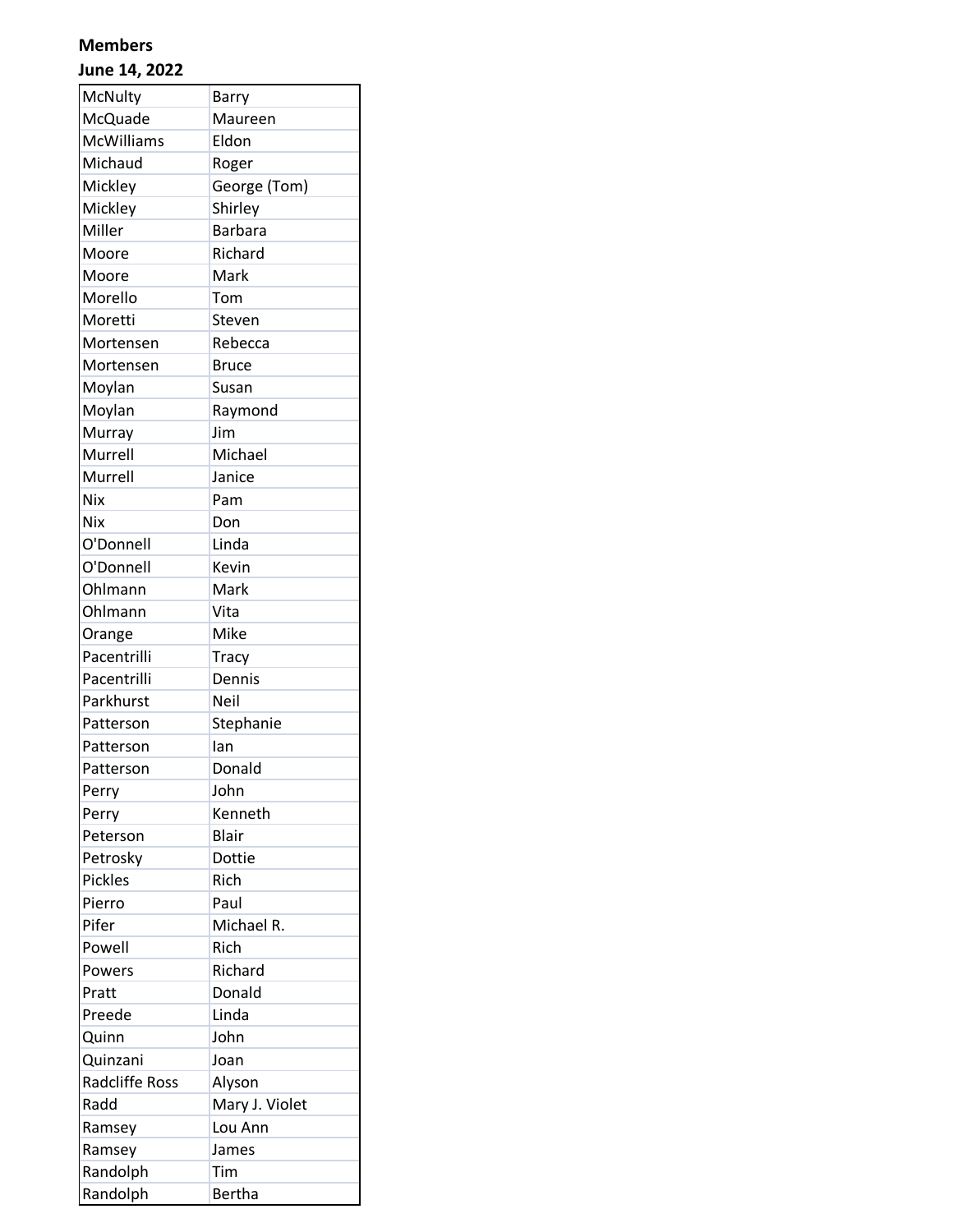| Ransom         | Joy             |
|----------------|-----------------|
| Rebeck         | Lou             |
| Redmon         | Jerry           |
| Reed           | William (Randy) |
| Reed           | Linda           |
| Renton         | David           |
| Rifkin         | Susan           |
| Robb           | Darlene         |
| Roberson       | Ronald          |
| Roberson       | Amy             |
| Rocchio        | Kathy           |
| Rocchio        | Mike            |
| Rolli          | Ronald          |
| Rosinski       | Ron             |
| Ross           | James           |
| Rouze          | Robert          |
| Sanchez        | <b>Nilsa</b>    |
| Sanchez        | Raymond         |
| Sanguinito     | Michael         |
| Schaefer       | Don             |
| Scheer         | James           |
| Schiesel       | Linda           |
| Schwab         | William         |
| Scopac         | Raymond         |
| Sellers        | Michael L.      |
| <b>Sellers</b> | Cathy           |
| Serio          | Stephanie       |
| Serio          | Salvadore       |
| Sesterhenn     | Jon             |
| Sesterhenn     | Beverly         |
| Shafer         | Kevin           |
| Shurson        | Stacey          |
| Sigston        | Richard (Dick)  |
| Sigston        | Jane            |
| Silverston     | Rick            |
| Simmons        | Robert          |
| Simon          | Mark            |
| Sirek          | <b>Bob</b>      |
| Slomsky        | Steve           |
| Smith          | Mary Alice      |
| Smith          | Larry           |
| Smith          | Carlene         |
| Smith          | William F.      |
| Smith          | <b>Blair</b>    |
| Smith          | <b>Barbara</b>  |
| Sosin          | Norman          |
| Spangler       | Dave            |
| Sprague        | Jim             |
| <b>Stack</b>   | Patrick         |
| Steinheiser    | Dee             |